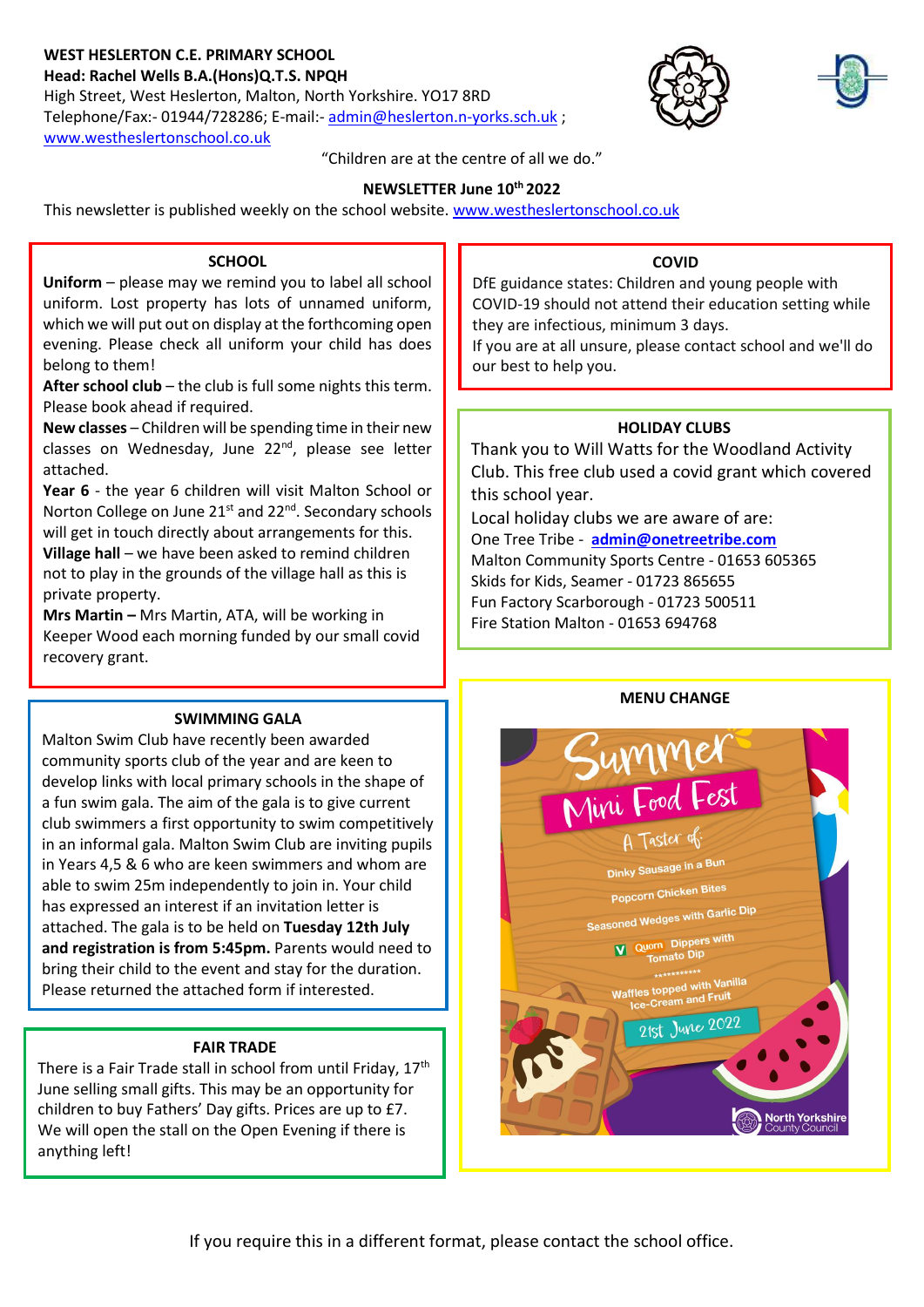### **BADGER WOOD**

We had a lovely day at the Wildlife Park learning about the animals and understanding more about carnivores, herbivores and omnivores by looking at replica skulls and the teeth that they had.













### **FARTHING WOOD**

Farthing Wood enjoyed playing rounders against 7 other schools. They played well and we were really proud of the sportsmanship shown.



#### **KEEPER WOOD**

Children in Keepers and Farthings got the chance to go to an archaeological dig in East Heslerton. The dig was looking for Anglo-Saxon remains. The children spoke to the people on the dig and got to see some trenches as well as artefacts that had been found including bones, pottery, and even a bone comb and knife blade. It was a fantastic experience for everyone.







### **AFTER SCHOOL CLUB**

This week we have been learning to identify Elder, and taken local walks to pick the flowers to make cordial.

### **OPEN EVENING**

We will be holding an Open Evening on **Monday, June 20th from 3.30 - 5pm** for parents to come and view their child's work from this school year and meet their child's new teacher if applicable.

### **NUT FREE SCHOOL**

May we please remind you that West Heslerton is a nut free school. Please check that any food coming into school does not contain any trace of nuts. Traces may be found in chocolate spread and other fillings. This is to safeguard children with allergies.

If you require this in a different format, please contact the school office.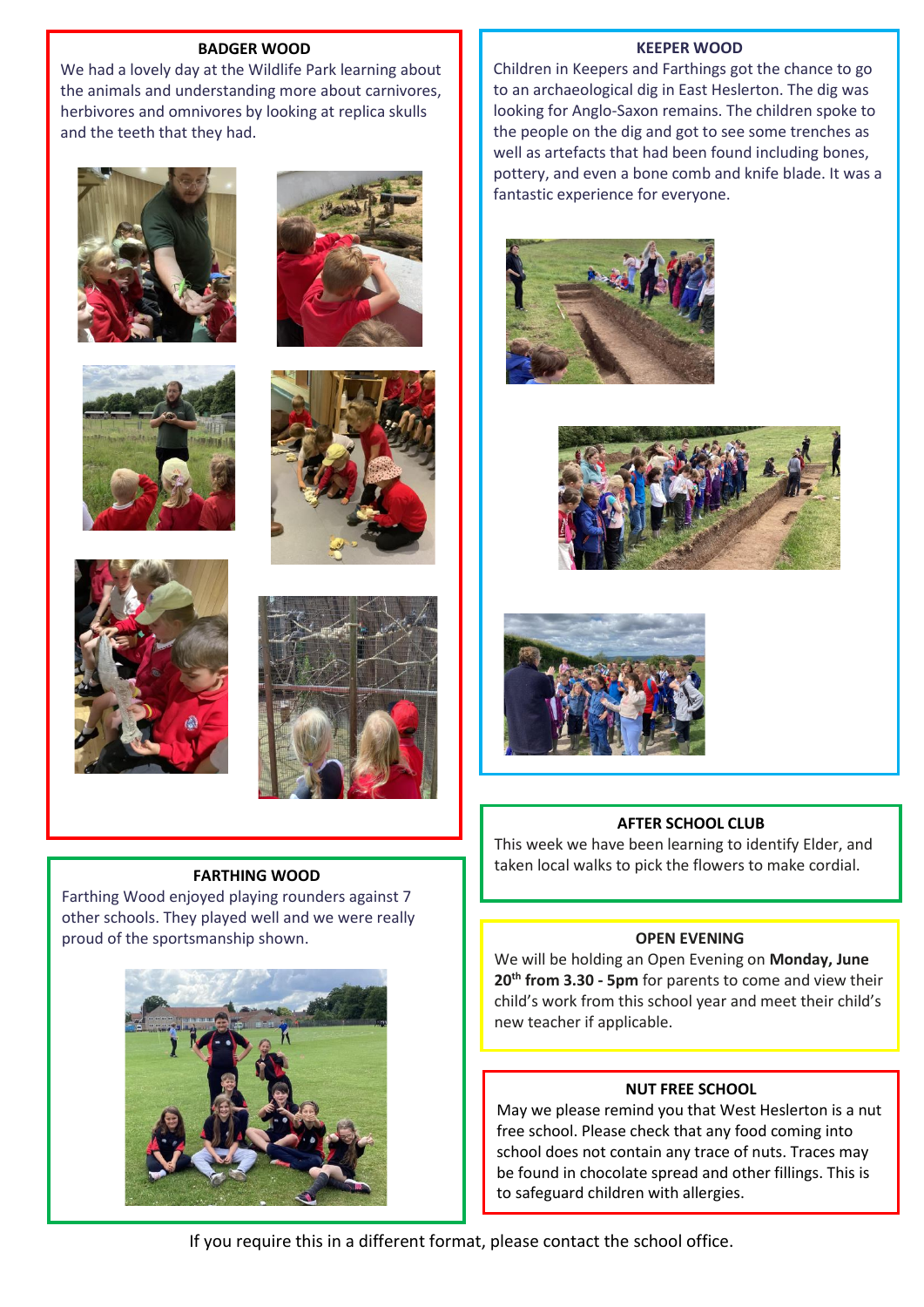## **CHILDREN'S UNIVERSITY**

- **Monday 13th June** CU Team collect passports from school reception. These will be returned as soon as all information has been collated.
- **Friday 8th July** YR6 Graduation at Scarborough Spa

### **ATTACHED:**

Please see attached:

- Food choices for London Trip
- Swimming gala form for interested pupils in Y4-6
- New class letter
- Swimming letter Y pre R Y3

### **DIARY DATES**

| Monday, June 20 <sup>th</sup>              | Open Evening 3.30-5.00pm      |
|--------------------------------------------|-------------------------------|
| Wednesday, June 22nd                       | New classes day               |
| Friday, June 24 <sup>th</sup>              | Parent Forum at 2.45pm        |
| Monday, June $27^{th}$ –                   | <b>Farthing Wood Visit</b>    |
| Wednesday, June 29 <sup>th</sup> to London |                               |
| Monday, July 11 <sup>th</sup>              | Start of play week            |
| Friday, July 15 <sup>th</sup>              | Play performances, 1.30pm and |
|                                            | 6pm for Farthing Wood and     |
|                                            | Keeper Wood.                  |
| Monday, July 18th                          | Sports afternoon              |
| Wednesday, July 20 <sup>th</sup>           | Reserve sports afternoon      |
| Thursday, July 21st                        | Leavers' service at church.   |
| Friday, July 22 <sup>nd</sup>              | School closes for the summer. |
|                                            |                               |

These are some of the dates we know. There may be changes and additions to these as the term

progresses. Please check the school website for

### **PARENT VOICE MEETING**

Thank you to the 3 parents who attended the recent parent voice meeting. We discussed:

- Changes to the menu that were last minute due to new food suppliers appointed by NYCC. The suppliers now seem to be into a delivery routine so further changes are not anticipated.
- Parents were concerned about parents stopping at the junction of High Street and Church Street to collect their children and children running out between cars to cross the road. We remind all pupils of where to cross the road in the village. Please can all parents check they are considering the safety of everyone?
- Parents asked if there was the opportunity for a uniform swap session. Many parents had children's uniform that had not been worn during lockdowns that is now too small. If anybody is able to help us out with organising an informal event, please get in touch.
- Parents asked about information for new starters. Parents of children starting next term will have received a letter inviting their child to a taster day in June. We will organise an Open Evening early in September for those starting after Christmas and after Easter. Pre-reception provision from January is likely to be 2 days per week due to increased pupil numbers.
- Parents questioned if clothing suppliers had altered as school uniform seemed different. School will investigate this.
- We discussed being a Forest School which for us means all children are learning outdoors every week. This is not the case in all schools who refer to themselves as forest schools. Parents really approve of the Forest School childcare club and weekly afternoon session.
- How is school supporting pupils learning after Covid?
- We have a high number of adults in each class to support all pupils to make academic and social progress. We are regularly checking pupils learning in class and using adults to fill gaps in pupils' knowledge and skills so that they make good progress.
- School has been employing an additional member of staff, Miss Trueman, to work with Mrs Woodward and Miss Johnson in Badger Wood.
- Mrs Wardell is a full time advanced teaching assistant working with Mrs Bickerton in Farthing Wood.
- Mrs Triffitt is a full time advanced teaching assistant supporting Miss Shackley in Keeper Wood. Governors are using the small National Tutoring Programme grant to employ Mrs Martin to work in Keeper Wood 4 mornings per week this term and 3 mornings per week throughout the autumn term (due to swimming) to support pupils' learning. All children receive a high level of adult interaction in school to achieve their best.

The next parental forum meeting will take place on Friday 24<sup>th</sup> June at 2.45. Please pop along for a cuppa and a chat.